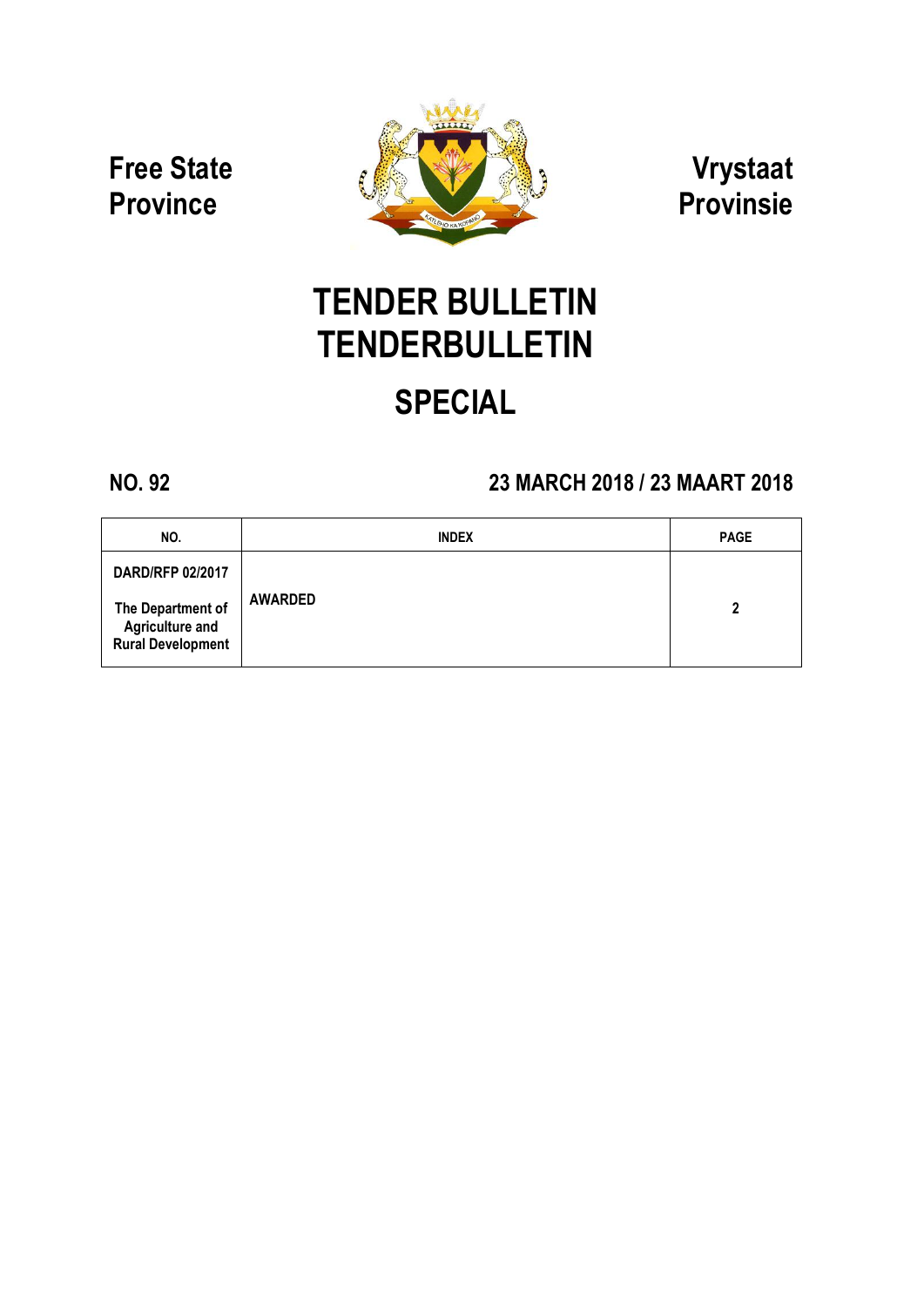### THE DEPARTMENT OF AGRICULTURE AND RURAL DEVELOPMENT

The following bid has been awarded:

DARD/RFP 02/2017: THE DEPARTMENT OF AGRICULTURE AND RURAL DEVELOPMENT INVITES INTERESTED, EXPERIENCED AND POTENTIAL SERVICE PROVIDERS TO BID FOR: REQUEST FOR PROPOSAL FOR THE DESIGN AND INSTALLATION OF A POTABLE WATER TREATMENT PACKAGE PLANT AT GLEN (600 m<sup>3</sup>/day) - DEPARTMENT OF AGRICULTURE AND RURAL DEVELOPMENT – FREE STATE PROVINCE

Successful Bidder:

- > Raubex Infra Pty Ltd
- $\triangleright$  B-BBEE Level of Contribution: Level 2 (18)
- Approved 20 March 2018

Further enquiries can be addressed in writing to the Department of Agriculture and Rural Development, Office of the HOD, Private Bag x01, Glen, 9360.

--------------------------------------------------------------------------------------------------------------------------------------------------------